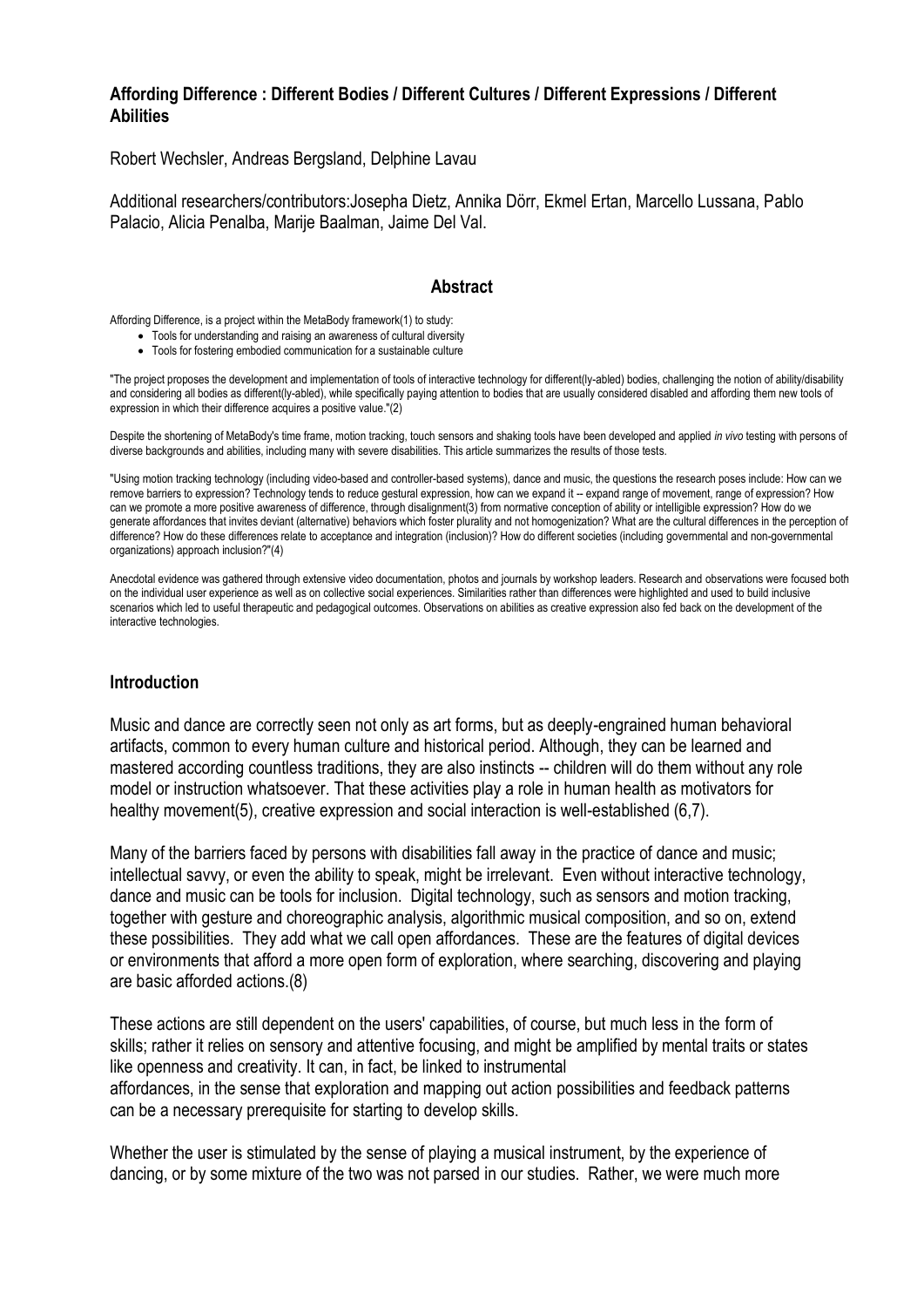generally concerned with *the fact* of their stimulation for this joyful process breeds engagement and the broader acceptance of diversity and inclusion.

Moreover, in the context of disalignment(9), acting out one's uniqueness, however intentional or unintentional, suddenly becomes a plus -- interesting, praiseworthy and even artistic. We used this potential to create and build up a collective experience of the interactive environment.

And finally, the open affordances of such a technology impact back onto the design process. For example, although we design an interactive environment to be used in one way, users will often do it "incorrectly", and thereby uncover particularly expressive variations that no one in our team had thought of (there is an example of this below, in "Outcomes: Anecdote 11"). This informs future designs -- both in terms of re-thinking the mapping, but also in the ways we lead workshops.

# **Procedure**

From July 2013 to November 2015, a team of workshop-leaders, engineers, composers, choreographers and assistants sought evidence that interactive digital movement-to-music technologies can play a role in affording dance and music engagement among highly diverse individuals and, in sodoing, provide new methods of promoting inclusion and the acceptance of diversity. The work took place in the form of 28 workshops in 6 European countries. A total of 242 persons with disabilities took part, as well as 119 therapists, teachers and care-takers.(10)

The types and severity of disability varied widely, as did age and demographics. Disabilities included Rett Syndrome, Autism (Autism Spectral Disorder), Cerebral Palsy, Quadriplegia, Parkinson's, Alzheimer's and others. Most workshops also included "non-disabled" participants (including professional dancers). Ages of participants ranged from 8 to 85.

The work was organized through institutions for persons with disabilities and participation was free. Sessions alternated individual and collective exercises. They began with the entire group doing a warm-up/body-work which generally lasted 30 minutes. This was followed by a demonstration of the interactive system, and the opportunity for participants to get an individual taste of the experience. Next, we divided into smaller groups of 3-6 persons where each participant had much more time to experiment. In this section the individual needs of participants guided the workshop, as much as storytelling scenarios and little performances. At the end we would bring everyone together for a finalé, which was followed by a de-briefing -- sometimes with the participants, and sometimes without (i.e. only with workshop leaders, therapists, family members and care-takers being present).

During sessions, afterwards in discussions (with workshop leaders, therapists, family members and participants themselves) and through video analysis, we questioned the idea of diversity through disalignment and the meaning of "disabilities" -- what we would prefer to call "other abilities" -- as they serve creative expression. Finally, we looked at such expression from therapeutic and pedagogical perspectives.

# **Technology**

All workshops used at least some video-based motion tracking, either based on Eyesweb(11) or Eyecon(12), with interactive music environments designed by a number of composer/engineers(13). In some of the workshops touch sensors were also used (i.e. an electrical system that allows the touch between two persons to control media(14)).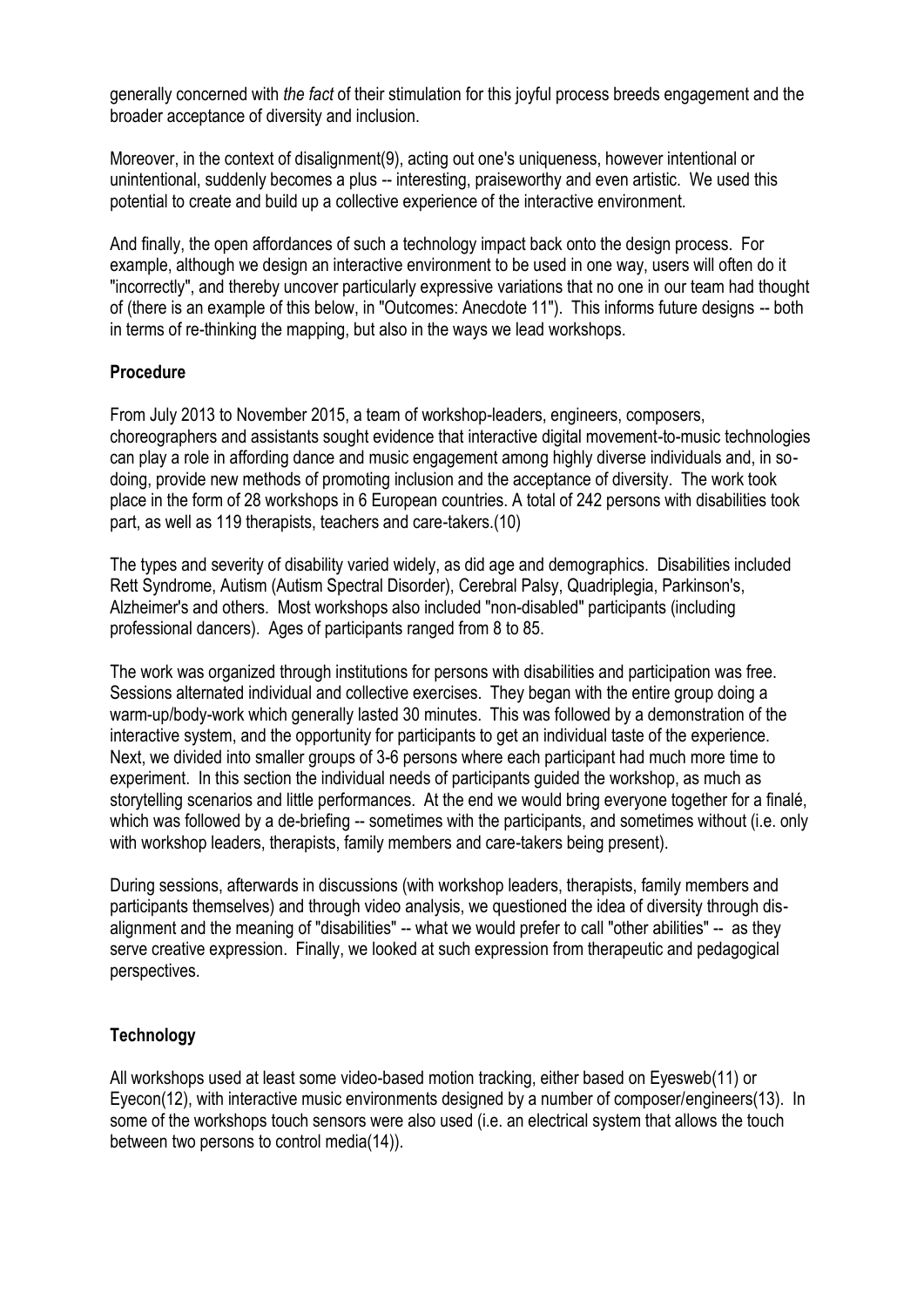# **Outcomes**

The following is a collection of 11 anecdotes, illustrating various principles which we discerned from observation. Each is accompanied by a archived video excerpt (15).

#### **Anecdote 1 - Daniel(16)**



Daniel has a mental disability. His movements tend to be quite stiff and limited. We used a pitch-bend effect and he discovered his body in a new way. He stretched his fingers, rotated his arms, used foot movements and even small jumps. Perhaps most striking, however, were the pauses he employed, freezing in place to delineate the effect that he was having on the music. He would smile broadly in

This demonstrates key principles in interactive dance-music experiences:

satisfaction of realizing the effect he was having on the music.

1. Stillness-to-action. This is the most basic and perhaps most powerful of movement-music mappings, namely that movement causes sound and stillness causes silence. Notice: stillness is not a passive experience -- people do not normally freeze! It is a special task. When frozen, one tends to listen. Thus, by repeatedly stopping and starting, one very quickly gains a clear sense that the body is linked causally to the sound.

2. Small vs. large body-movements. Daniel not only used small finger movements to control sound, but also large body movements. This alternation is based on two basic metaphors: small controlled movements (musician), and large body movements (dancer). While the former develops a fine sense of control and causality, the latter leads to increased physicality (breathing faster), with its inherent excitement and stimulation.

3. Height-to-pitch. For reasons that are not entirely clear, stretching up tall implies higher pitched sounds, and bending low implies low ones. (Obviously, even the words embody this parallel). In any case, the mapping is highly intuitive.

4. Body-part extrapolation. As he explored the sound environment, Daniel began more and more to use different body parts. After hearing what his fingers were doing, he tried the head, torso and feet, even jumping on one occasion. This extrapolation from one body part to another is intuitive, though not altogether logical, since not all of these body parts were actually being tracked. This freedom from defined goals, and individualization of the experience is an example of disalignment. His movements grew, not only in size and bodypart, but in originality. We saw a progression from defined, mapped experiences, to freer, non sequitur (artistic) elements.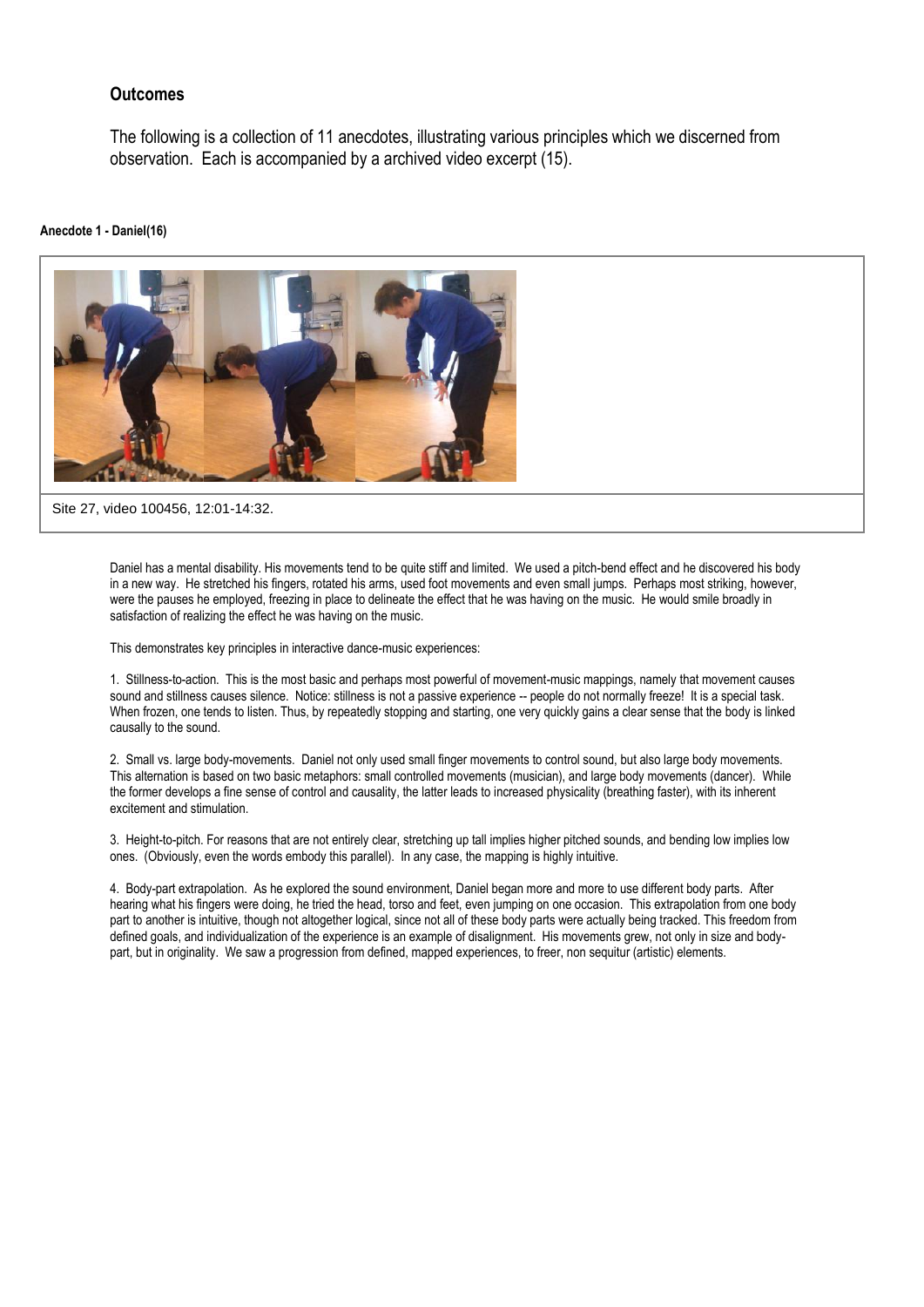### **Anecdote 2 - Fernando**



#### Site A, video 100106, 5:00-12:13.

Typical of children with severe autism, Fernando does not look at you in the eyes. He normally does not like to touch other people. We attached wires to him and to the musicologist, Alicia Penalba, to make their touches audible: each touch triggered a small attractive sound. After Dr. Penalba touched him several times, Fernando began to reach out to her in a similar way. This led to physical contact between them.

### **Anecdote 3 - Basir**



Site 13. Photos: DL\_P1060766, DL\_PP1060764, DL\_P1060761.

A common method used was for the teacher to join the child in the interactive environment and to practice a kind of copying game. Every movement is converted to musical sounds -- both for the teacher and for Basir. First the teacher moves, then Basir joins her and it becomes a duet. After doing this for a while, Basir began to create his own physical (dance) expressions that had nothing to do with what the teacher had done.

### **Anecdote 4 - Gabriel**



Site 8. Video 100234. 3:34-14:30.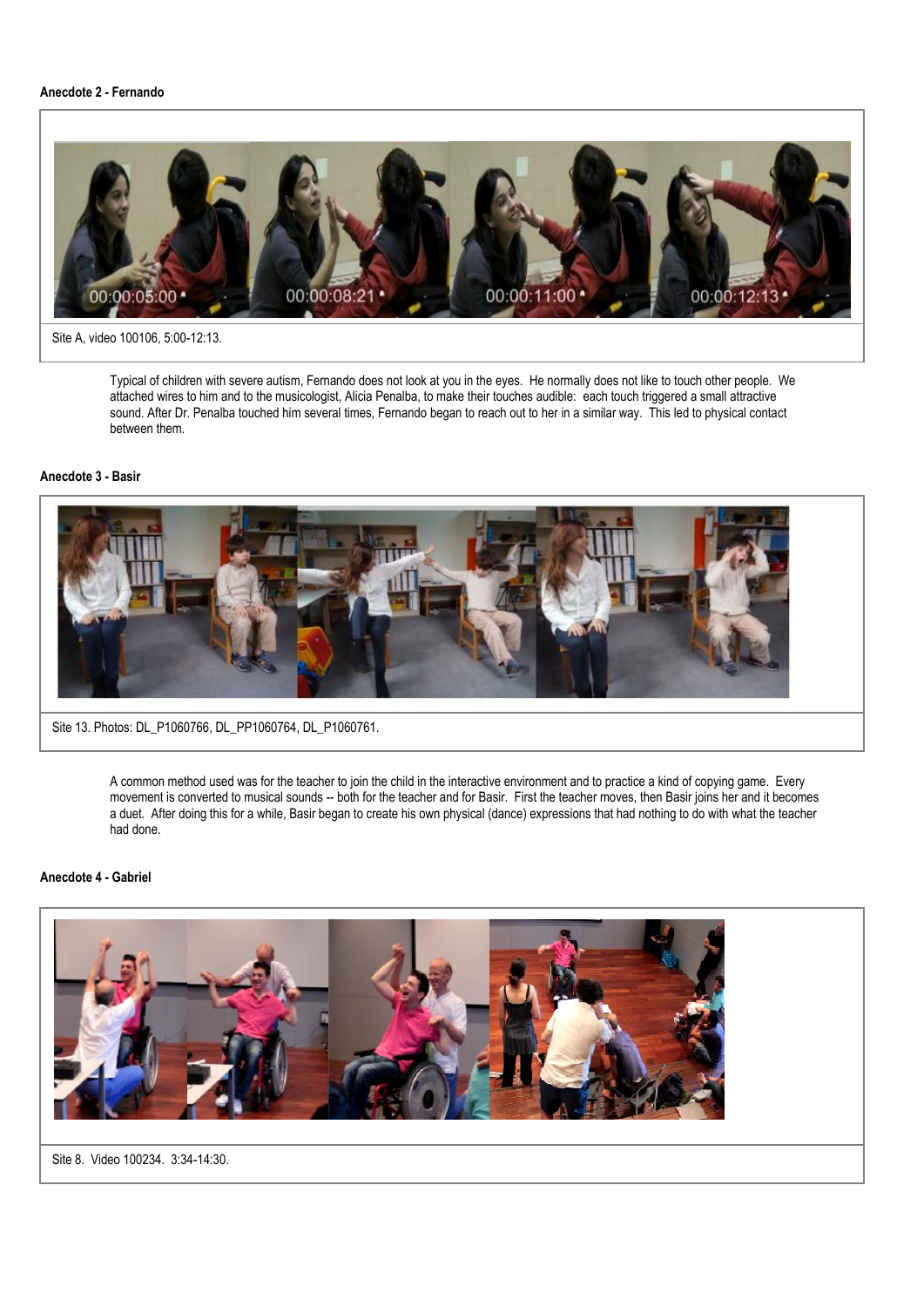Although the camera-based systems we used allow any movement to make music, to learn to control the music in more than a stop-and-go fashion means learning which movements generate which sounds. For example, the height of the arms might determine the pitch of the notes. For persons who cannot understand this, we sometimes begin by holding hands, and essentially moving their hands for them. Finally, they may begin to explore on their own. Although it took many repetitions, Gabriel in the end was able to play music without assistance.

#### **Anecdote 5 - Anna**



Site 14. Photo courtesy of International Rett Syndrome Foundation (www.rettsyndrome.org).

Persons with Rett syndrome (which affects only girls), tend to hold their hands tightly together. We worked at a center for Rett Syndrome in Rome. As described in Anecdote 4, we stretched Anna's hand into space away from her wheelchair to play notes on a vibraphone. After some minutes she began to do the same movement by herself and smiled. Her mother and her therapist said that this exploration behavior was unusual and very positive.

### **Anecdote 6 - Asli**



Asli is a precocious 6 year-old autistic girl. When we turned on the interactive environment she jumped up and down, waved her arms while turning in circles -- clearly she loved to dance! But most interesting to us was the clever way she "turned around" our methodology. She asked others to play the part of the computer system, and to make the appropriate sounds when she moved. In this way she projected the idea of the body as a musical instrument.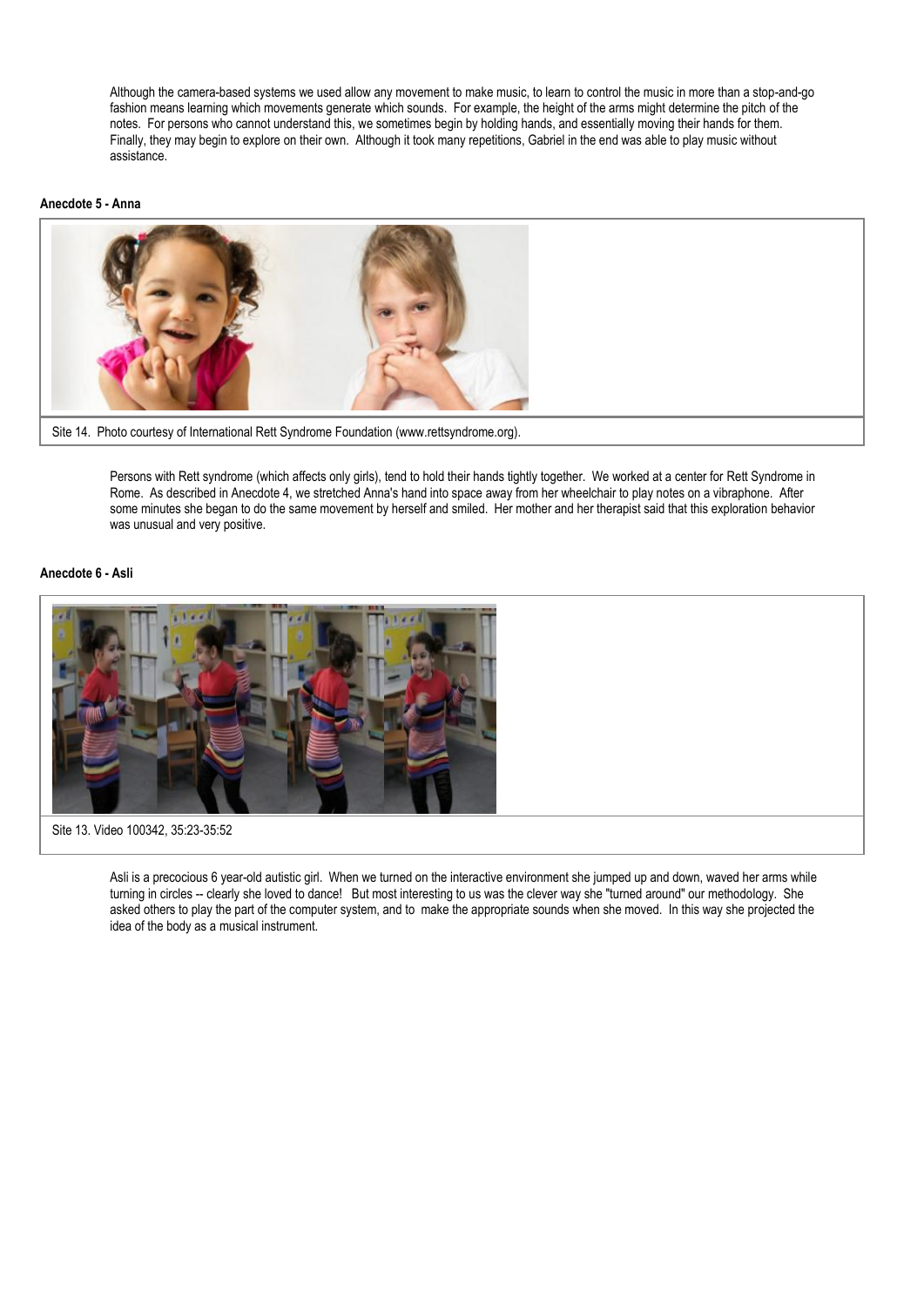### **Anecdote 7 - Aneta**



When Aneta was moving she was triggering vocal sounds. In this scene, her movements were triggering a "meh" sound, and so she began to use mouth movements to trigger the sounds. Similarly, bird sounds cause people to move their arms (as wings), and so on. Such physicalizations (or embodiment) of sounds, play a powerful role in our movement expression.

### **Anecdote 8 - Kristina**



Site 5. Photo JD\_2908, JD\_2907.

The triggering of vocal sounds through movement can lead to increased vocalizations in persons who have difficulty speaking. We observed this on a number of occasions. Kristina normally does not speak at all but during a session in which her movements were triggering sounds, she started vocalizing. Interestingly, her mother told us that she continued on into the evening after our session.

### **Anecdote 9 - Thomas and Annika**

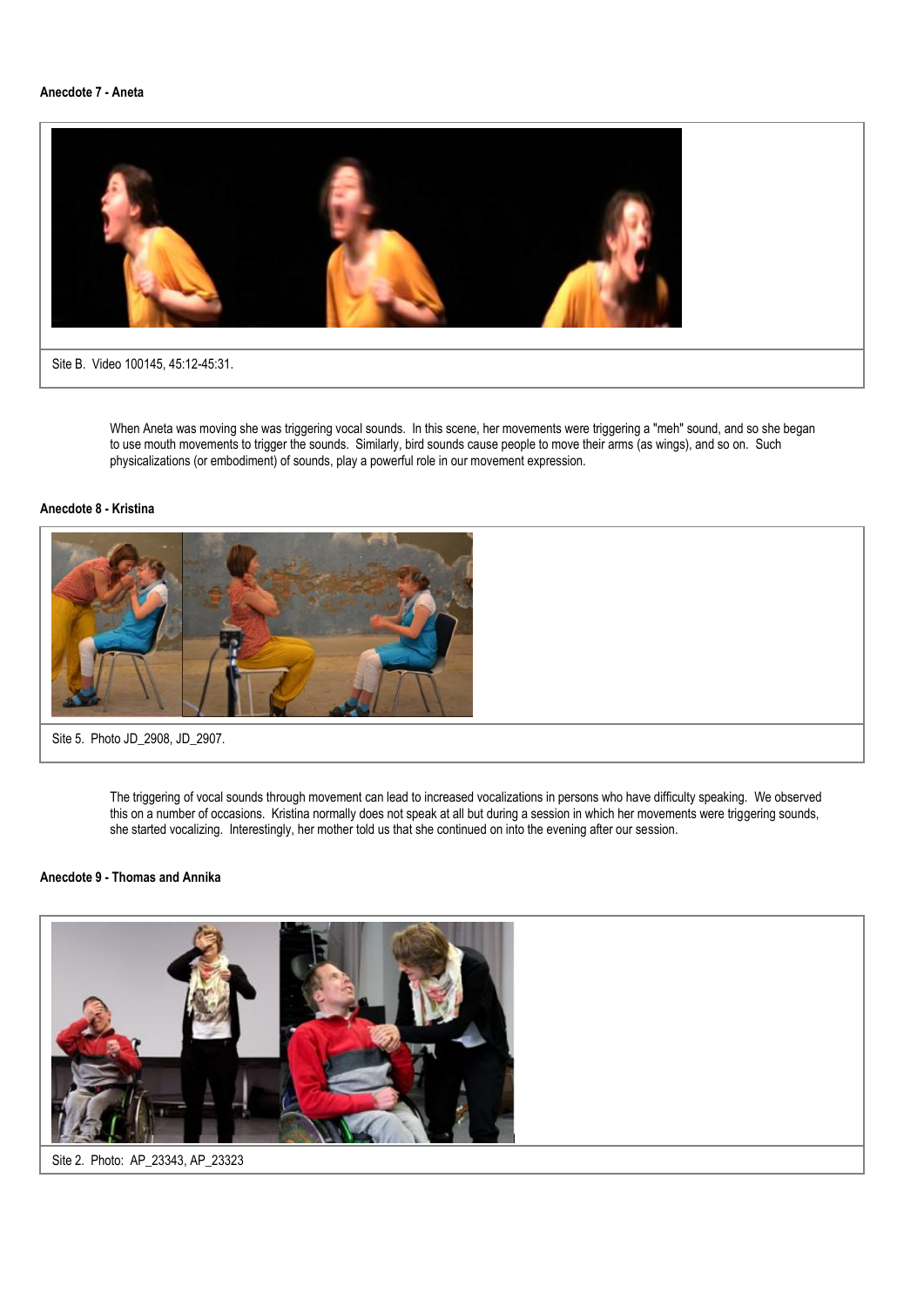Tomas is blind and in a wheelchair since early childhood. We created a performance piece with him and a professional dancer, titled, "Tiresias" and have performed it twice. A bond often develops between performers, but it is especially strong when working with persons of widely different abilities. The dancer, Annika Dörr, said of the experience:

"Thomas is one of the greatest and most impressive personalities I ever met. To work with him was a huge luck and something I keep telling people about. Not many dancers get the chance of creating a duet with someone like Thomas. He is very smart and extremely direct which made our work together super enjoyable and rich. Thomas has the ability that I believe many blind people have - he can sense things in a way we cannot even imagine.... These weeks and experiences I will be forever thankful for." (17)

And the composer, Andreas Bergsland, added:

"It is evident that he listens attentively when he is playing. Especially in the Particles environment he could spend a lot of time searching for the particular sounds that he liked by moving his arms up and down... -- sometimes with one or two fingers only, and sometimes with the whole hand... His sensitivity and control over the sounds often gave beautiful results..."(18)

### **Anecdote 10 - Frederick**



Fredrick is a male adult with severe mental and physical disabilities stemming from Cerebral Palsy. He made a particularly strong impression on the workshop team through a session with the a tonal music environment. Although the interactive mode is especially made for playing with the arms, Fredrick played it with his whole body, half sitting and half lying. Although his interaction was characterized by overall high tension and full body activity with a great deal of back and forth swaying, he seemed to have good control over his general activity level. This allowed him to generate several crescendos building up to sections of high intensity, and several when his body was almost still, thus making beautifully dynamic music.

#### **Anecdote 11 - Damian**



Site 26. Video 100525, 12:12-12:52.

The interactive environments we used included those we call "chair mode". These allow the control of the music to take place through a combination of activity and arm-height, where the arms are raised beside the body as two control parameters (left-arm height, and right-arm height). Arm-height will only work properly when the arms are beside the body, yet Damian did not this (despite having been given those instructions). Instead he reached forwards, bringing about a completely different and new expression. He was still controlling the music, but in a different way than was intended by the system designers.

Other people similarly "miss-used" chair mode by stretching both arms to the same side, crossing the arms before the body, twisting backwards in the chair, reaching downwards to the floor, and so on.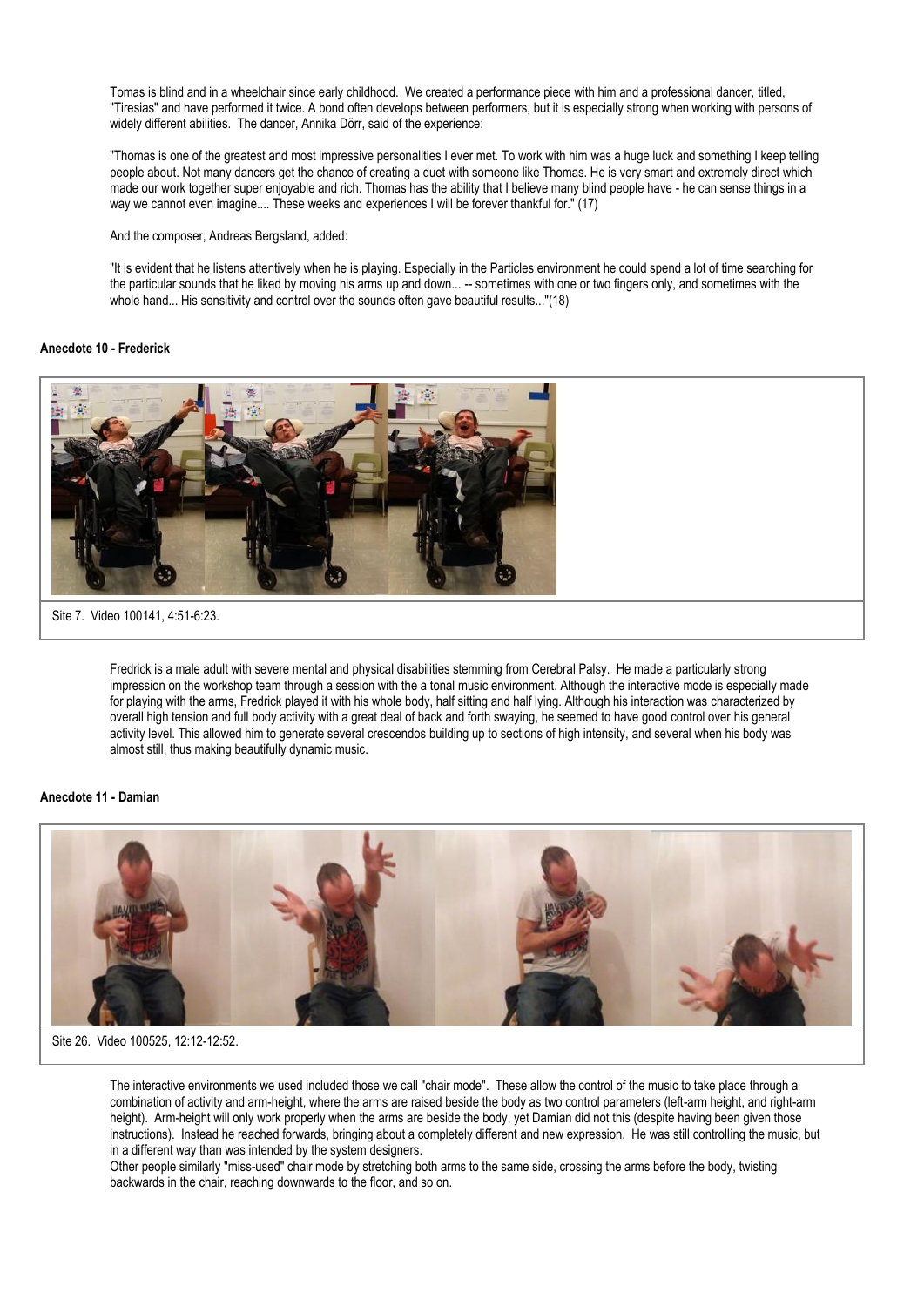# **Conclusions**

We have noticed in increasing detail and sophistication, the aspects of human movement which, when sonified, are most meaningful to movers in their movement-music expression. While there is important diversity in range of expression, ability and body type, we found the disalignment context important in designing systems that accommodate aberrant behavior. Specifically, this means:

- 1. systems with the broadest possible range of mappings
- 2. systems that are equivocal, employing for example fuzzy logic, rather than strictly 1 to-1 mappings
- 3. systems that can be controlled only using activity-based parameters (as opposed to position-oriented parameters). Many people cannot (or do not want to) use fixed measurement controllers.
- 4. systems for which there is no "wrong" way to play them

On a deeper level, a profound re-thinking of system design may be needed. As one of the designers, Andreas Bergsland put it: "The concept of affordance can be useful when designing interactive environments, because it invites thinking about users, technology and audience as an ecosystem where reciprocal interchange of information and sensation take place. It highlights the fact that both thinking and sensing are distributed and embodied processes, where environment, technology and users constantly feed back on each other."(19) This dynamic looping process enriches the experience and contributes to the creation of scenarios helpful in integrating the experience on a collective level.

Performing, that is, the showing of what one can do, also plays a role in the process of raising awareness of diversity. Indeed, the interactive motion tracking with its "play area" offers a unique stage for this process to unfold. The workshop leader assumes the role of director/conductor, orchestrating the set through storytelling, theater and dance.

Rather than leading to exclusion, awareness of our differences in a creative setting can have the opposite effect. Listening and observing the other, imitating the workshop leader and following the same rules together allows a freedom of expression in a co-footing environment. Everyone is differently the same. The disability doesn't exist anymore or is perceived as a poetic difference. "Listen to my body talking" promotes diversity through original movement and sound.

# **Future Work**

With MetaBody partners InfoMus and Steim, we are looking into extending the range of human movement properties which we believe could improve the technology and make a richer userexperience. For example, higher order movement qualities, such as softness, lightness, tension and so on are important to how we feel when we move and yet are largely out-of-reach to the technologies used in this study. Shape-based aspects -- twists of the torso, twist of limbs, bending of torso and limbs, extension and contraction -- represent a similarly out-of-reach area.(20) The dancer Muriel Romero pointed this out at the 2015 MetaBody Conference in Madrid when she said, "As soon as I do something interesting with my body, the technology gets confused".

Finally, the way we look at interactive technologies could lead to a new perspective of the body and by extension, society. Soft skills, as artistic and creative expressions, promote the vision of a sustainable and inclusive culture. Beyond therapeutic and pedagogical interests, we observed that the joy and pleasure felt by participants has a universal echo concerning the perception of the body. What is imperfect, what we call dis-able falls away in this universal perspective.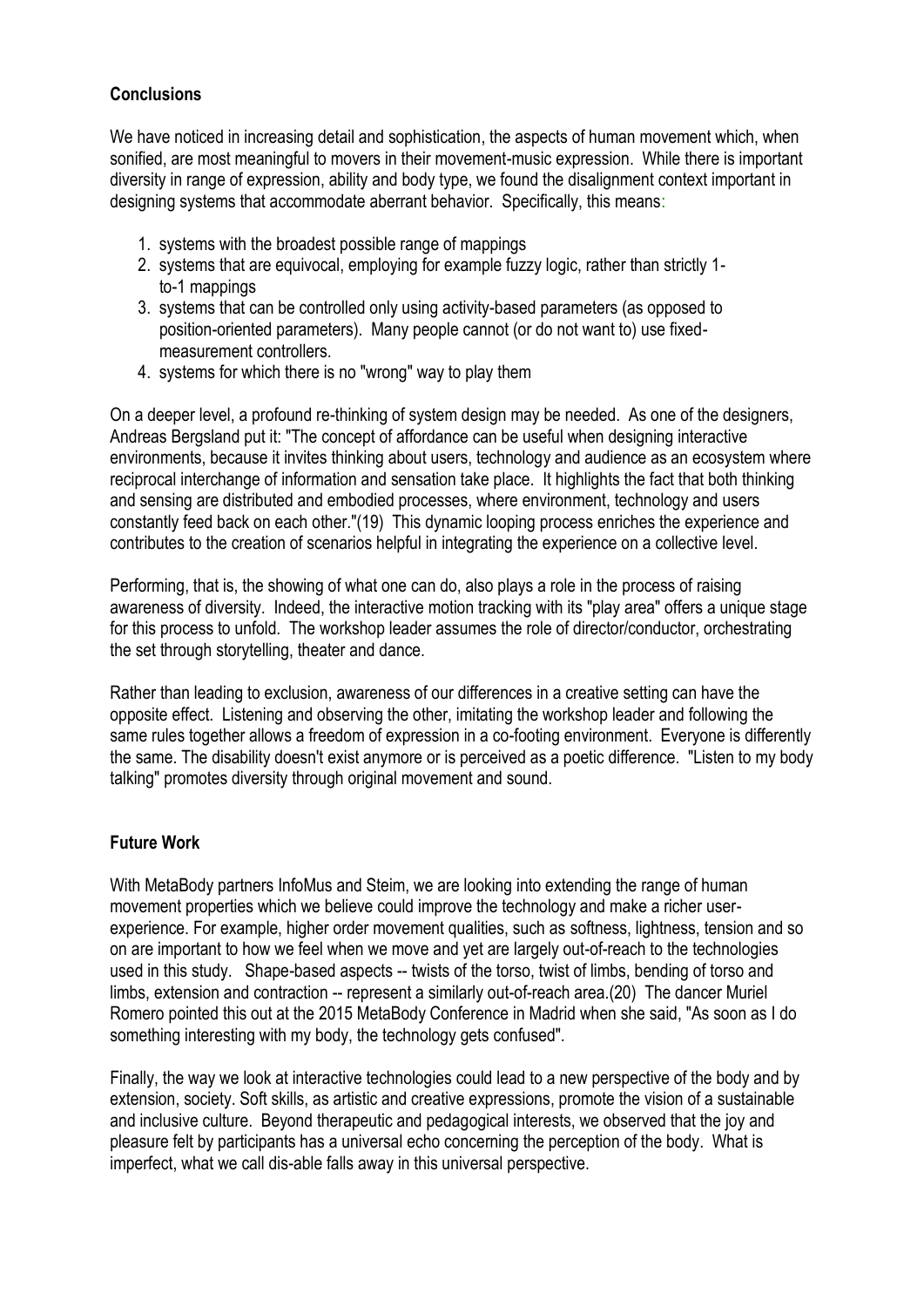# **Notes**

1.

MetaBody's contract with the EU, page 11, GENERAL OUTCOMES, "The MetaBody network will explore future implementations of the project in ... Environments for people with special needs and disabilities". Page 42, "The function of the Entity Palindrome Dance Company, e.V. as co-organizer of the Project, ... is the following: .... - Distributed (multiple-location) workshops with developers, creative artists and persons with disabilities assigned to specific themes and challenges. -Use programs in area schools and facilities for adults and children with disabilities."

### $\mathfrak{2}$

Internal MetaBody accord from Istanbul, 11.11.2014. Authors include Ekmel Ertan, Marcello Lussana, Josepha Dietz, Jaime Del Val, Delphine Lavau, Robert Wechsler. This draft dated was date 27.1.2015.

### 3.

As far as we know, disalignment is a term coined by Jaime Del Val. In his words, "You are surely aware of the western privileges that pervade your own discourse... I believe though in the possibility to exceed those biases in a multiplicity of disalignments... if we are to reinvent our embodiments, perceptions, kinetic relations with the world. Not a utopian task we can undertake all at once and as a whole. Subtle disalignments is my proposal." Email to MetaBody Co-organizers, 14.4.14. Reprinted with permission.

### 4.

ibid 2

# 5.

The health benefits of movement can be measured by looking at the risks inherent in its deficiency. According to the World Health Organization, "Physical inactivity (lack of physical activity) has been identified as the *fourth leading risk factor for global mortality* [our emphasis](6% of deaths globally). Moreover, physical inactivity is estimated to be the main cause for approximately 21–25% of breast and colon cancers, 27% of diabetes and approximately 30% of ischaemic heart disease burden." http://www.who.int/dietphysicalactivity/pa/en/ (accessed 12.12.2015).

### 6.

Gregory D. Four decades of music therapy behavioral research designs: a content analysis of Journal of Music Therapy articles. J Music Ther 2002;39(1):56–71.

### 7.

Am J Public Health. 2010 February; 100(2): 254–263. The Connection Between Art, Healing, and Public Health: A Review of Current Literature http://www.ncbi.nlm.nih.gov/pmc/articles/PMC2804629/

# 8.

The affordance issue per se, was discussed by Bergsland in the paper he delivered at the IMF Weimar: Bergsland, A.; "Aspects of digital affordances: Openness, skill and exploration", International MetaBody Forum, Weimar, March 2015.

# 9.

ibid 3

# 10.

The complete list is available at http://www.palindrome.de/ad\_sites.pdf. (Uploaded 14.12.2015). The numbers in this table are slightly higher due to overlaps.

# 11.

EyesWeb was developed by InfoMus (http://www.informus.org).

# 12.

Eyecon was developed by Frieder Weiss (http://www.frieder-weiss.de).

# 13.

The composers involved were Dr. Andreas Bergsland, Adrien Garcia Dr. Andrea Cera, Pablo Palacio, Ives Schachtschabel, Dr. Dan Hosken, Marcello Lussana and Giacomo Lepri. Robert Wechsler also contributed sound designs. Much of the music used was designed as part of a project to develop a device for persons with and without disabilities called MotionComposer (http://www.motioncompser.org).

# 14.

There is a separate paper from some of the same authors on this subject: Marije Baalman, Delphine Lavau, Pablo Palacio, Robert Wechsler; "Touch Matters", MetaBody Journal -metacultural critique-2.

# 15.

Video archive is maintained by Palindrome, e.V. at Karl-Haussknechtstr. 11, 99423 Weimar and is available upon request (info@palindrome.de).

# 16.

Names of persons of other abilities have been changed. Photos are used with permission where ever possible.